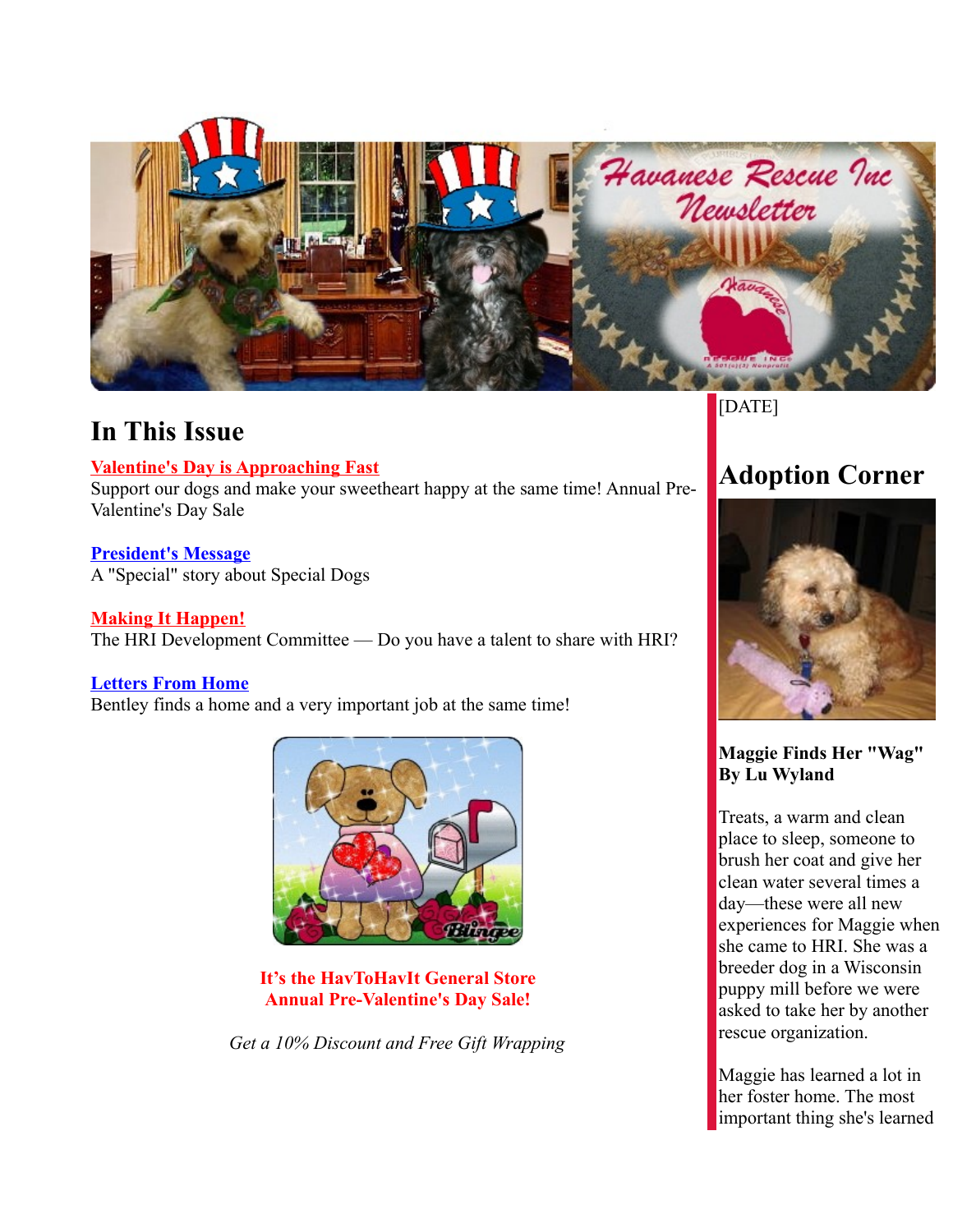

Make this a special Valentine's Day for your sweeties, both human and furcovered. The answer to any and all gift needs can be found at our own [HavToHavIt General Store.](http://www.havtohavit.com/)

How about some delectable canine confections, or a sweet charm to dangle from their collar or from a silk cord around a loved one's neck? Perhaps a t-shirt, new pupster bed or woof thank you notes might tickle their fancy.

Free gift wrapping and a 10% discount until February 14th just sweeten the deal. Start shopping at<http://www.havtohavit.com/>

is to trust people. This is an ongoing lesson, but Maggie has made great strides. Since joining her foster family, Maggie has bonded to her foster mom and dad. She likes to follow them and greets them with a wag. She needs a loving adoptive family willing to give her the patience, time and experiences for this lesson to be learned and practiced in a new environment.

Maggie loves her walks on a leash each day almost as much as she loves playing with the other dogs in her foster home. She carries her head and her tail high as she walks. It's almost like she's proud of her pretty harness and her name tag. Before HRI, she had a number, not a name. Maggie thinks play time, including chase and wrestling, with the other dogs in the house is great fun. Both the walks and a canine companion need to be part of Maggie's "forever home."

A sweet and gentle soul who has learned to find joy in her days in this world, Maggie will be a wonderful addition to someone's family. She needs a quiet adult home without children. A fenced yard and a canine brother or sister are also important. If you think you have room in your home and your heart for Maggie, please contact us. For more information about her, see her listing.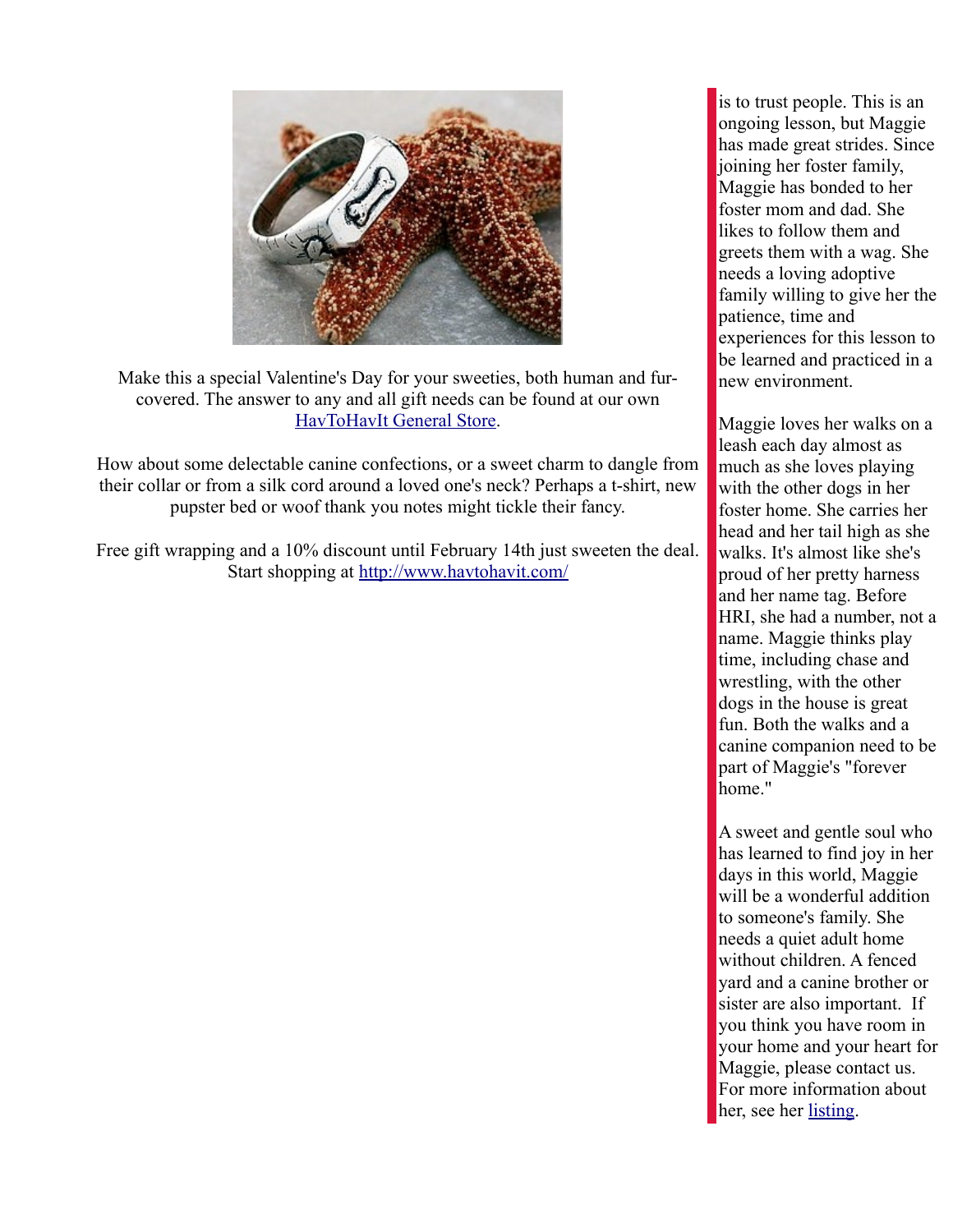Don't forget to add noreply@havaneserescue.com to your approved senders list, so you may continue to receive The HRI Newsletter

## **President's Message**

By Jane Hohne

### **7/9/08 – Email from today's HRI Intake volunteer:**

"We've been contacted by a family who needs to place their dog due to financial hardship. She is loved by the family and has no behavior issues, but she has a heart murmur, pees in the house, has been diagnosed with bladder stones and stage 2 dental decay. She will need surgery, which the family can't afford—and, she's 10 years old! Can we take her?"

Nearly every week HRI is contacted about dogs with "special needs" and/or precious ones who are in their later years of life and need our help. We have seen dogs with hip dysplasia, cataracts, broken limbs, sebaceous

adenitis, bladder stones, renal failure, mammary growths, cherry eye and seizures. While all are surely a drain on our budget, some are more easily repaired than others. On the other hand, some will have long-term or lifelong requirements involving diet change, physical therapy, regular vet visits and testing, and continuing medication. All will affect the security and trust our older and "special needs" dogs deserve for their future.

Frannie was one of the lucky ones. In spite of her need for ultrasounds, several surgeries, disappointing news requiring a very special diet and continuous evaluation, she has found a "forever" family who believe that her adoring eyes and the warm, unconditional love she brings to them is more than a fair trade for

her medical needs. Even at 10 years old, Frannie knows she is "home," and the years she has left will be filled with a love beyond description.

Won't you think about opening your lives to one of our very "special" HRI rescues? Frannie's mom would tell you it's she who receives the rewards, not her cherished Frannie.



# **Delving Into the Development Committee**

by Suzy McQuown

In this series of articles on HRI committees, I have tried to explain the functions of the groups, first to enlighten

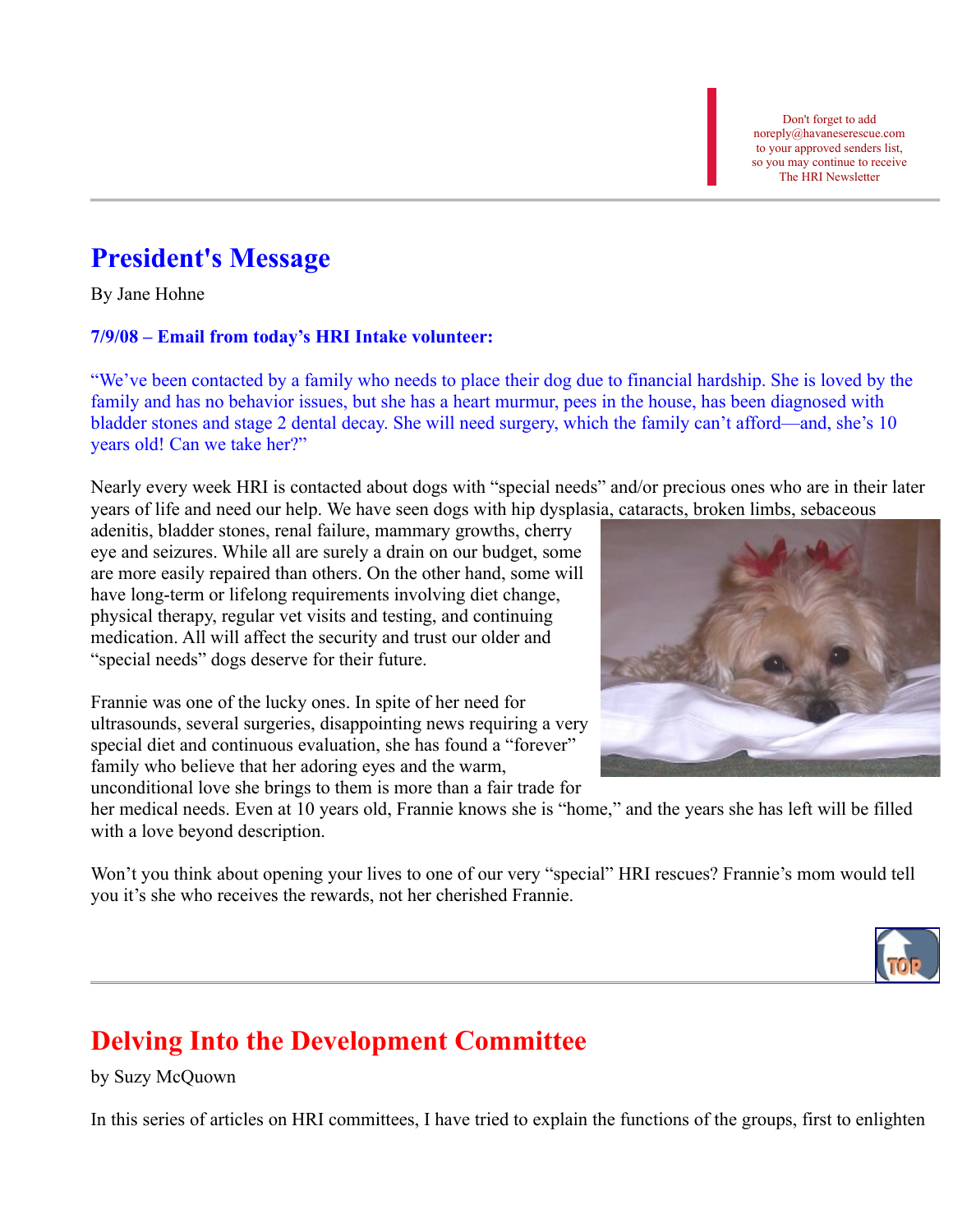and second, to awaken individual talents of those of you who might enjoy writing, computer geeking, editing or quilt-making. If you are a fund raiser extraordinaire, a budding grant writer, a wiz at inputting info, or a real people person, do we have a committee for you! The HRI Development Committee is an assembly of creative, caring and motivated members who, through fund raising, keep the monies flowing so that we can continue our work to rescue, rehabilitate, transport and place our beloved Havanese.

As you can imagine, not withstanding the current economic situation, these folks are in constant motion to continue our programs such as the Annual Appeal, the Quilt Project, the HRI Calendar and the party at the National Specialty. There is nothing stagnant about fund raising and they are always searching for additional monies and avenues to continue our work for the dogs.

What does the Development Committee need? They can use help with all the events listed above; items for the auction at the Nationals; and writers to prepare grants, much like the Pedigree grant we were recently awarded.

Finally, there is something we can all do to greatly assist the efforts of the Development Committee. Do you have friends who might enjoy reading the HRI Newsletter? I know that a number of my friends and family members are curious about the work of HRI. Please e-mail them the link to our home page: www.havaneserescue.com. Let's get the word out about just what breed rescue does, warm their hearts a bit and provide HRI with an excellent opportunity to find new supporters. It's a great way to assist HRI from the warmth and comfort of our homes, with our special Hav or Havs on our lap or at our feet, of course!

If you have any questions, or are interested in joining the Development Committee, please e-mail Joan Ambrose.



## **Letters From Home**

Hi!

This is Bentley, although for a short time I was called Chauncey. I don't have a lot of memories of my life before I met my foster dad, but I do remember being so hungry I was eating off a dead deer (yuck) when I was picked up and taken to the Humane Society. Luckily for me, they recognized me as a Havanese and called HRI here in Michigan to help find me a new home. My foster dad would gladly have kept me for himself because I am just that adorable, but he knew of a family I am perfect for.